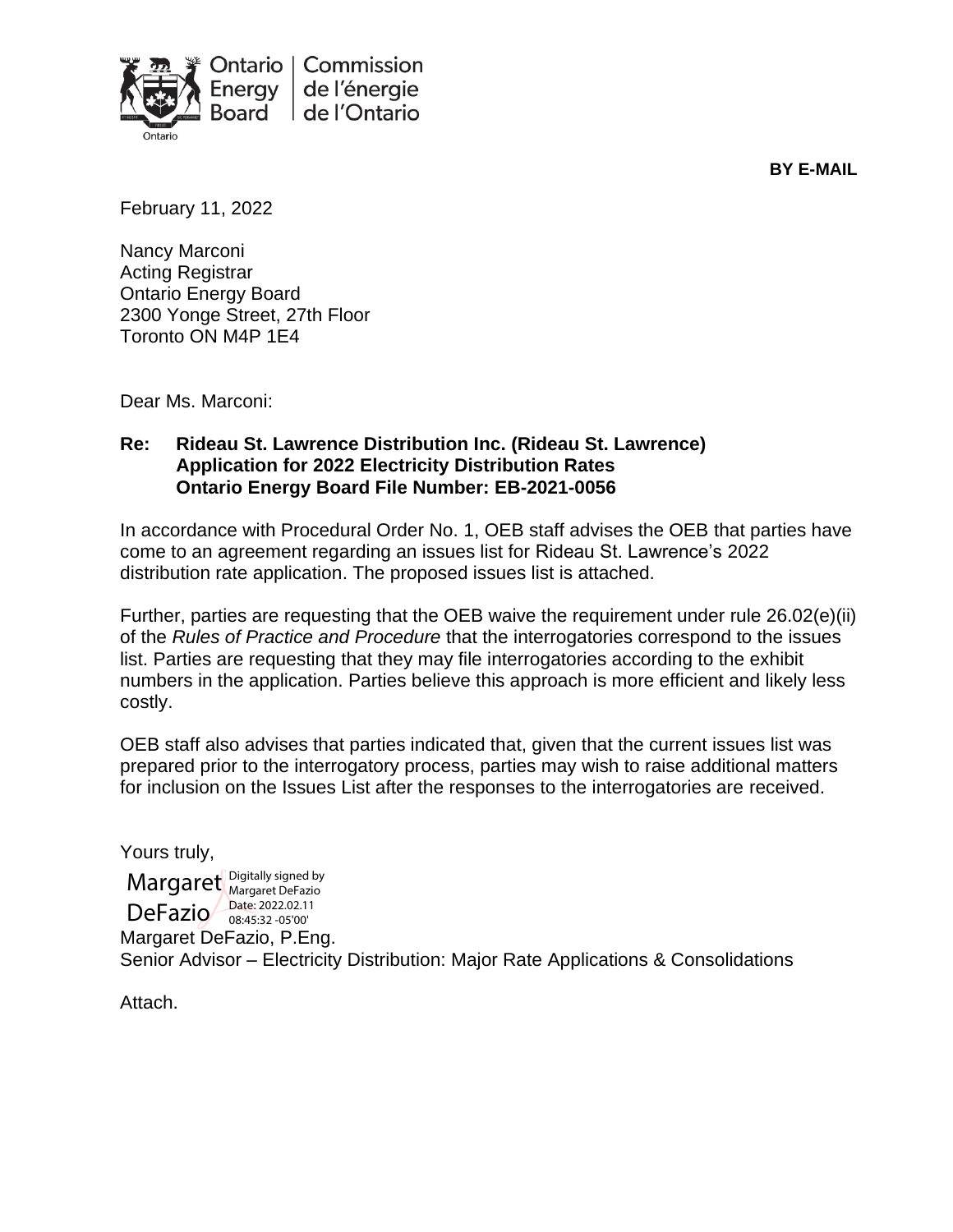#### **PROPOSED ISSUES LIST EB-2021-0056 Rideau St. Lawrence Distribution Inc. (Rideau St. Lawrence)**

# **1.0 PLANNING**

#### **1.1 Capital**

Is the level of planned capital expenditures appropriate and is the rationale for planning and pacing choices appropriate and adequately explained, giving due consideration to:

- $\triangleright$  customer feedback and preferences
- $\triangleright$  productivity
- $\triangleright$  benchmarking of costs
- $\triangleright$  reliability and service quality
- $\triangleright$  impact on distribution rates
- ➢ investment in non-wire alternatives, including distributed energy resources, where appropriate
- ➢ trade-offs with OM&A spending
- $\triangleright$  government-mandated obligations
- $\triangleright$  the objectives of Rideau St. Lawrence and its customers
- $\triangleright$  the distribution system plan
- $\triangleright$  the business plan

## **1.2 OM&A**

Is the level of planned OM&A expenditures appropriate and is the rationale for planning choices appropriate and adequately explained, giving due consideration to:

- $\triangleright$  customer feedback and preferences
- $\triangleright$  productivity
- $\triangleright$  benchmarking of costs
- $\triangleright$  reliability and service quality
- $\triangleright$  impact on distribution rates
- $\triangleright$  trade-offs with capital spending
- $\triangleright$  government-mandated obligations
- ➢ the objectives of Rideau St. Lawrence and its customers
- $\triangleright$  the distribution system plan
- $\triangleright$  the business plan
- **1.3** Has Rideau St. Lawrence appropriately considered measures to cost-effectively reduce distribution losses in its planning processes and included such measures where appropriate?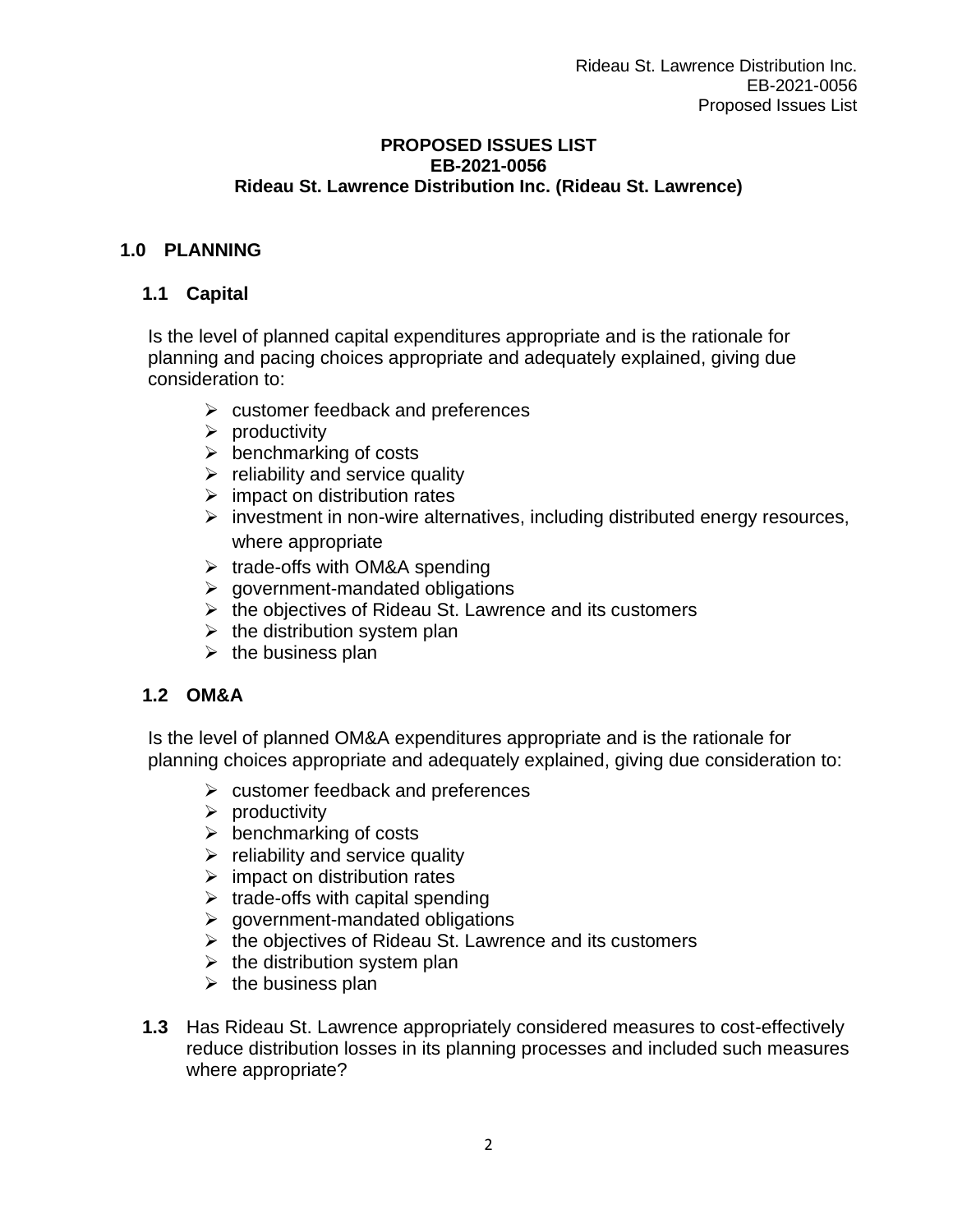## **2.0 REVENUE REQUIREMENT**

- **2.1** Are all elements of the revenue requirement reasonable, and have they been appropriately determined in accordance with OEB policies and practices?
- **2.2** Has the revenue requirement been accurately determined based on these elements?
- **2.3** Is the proposed shared services cost allocation methodology and the quantum appropriate?

# **3.0 LOAD FORECAST, COST ALLOCATION AND RATE DESIGN**

- **3.1** Are the proposed load and customer forecast, loss factors, and resulting billing determinants appropriate, and, to the extent applicable, are they an appropriate reflection of the energy and demand requirements of Rideau St. Lawrence's customers?
- **3.2** Are the proposed cost allocation methodology, allocations, and revenue-to-cost ratios, appropriate?
- **3.3** Are Rideau St. Lawrence's proposals, including the proposed fixed/variable splits, for rate design appropriate?
- **3.4** Are the proposed Retail Transmission Service Rates and Low Voltage Service Rates appropriate?
- **3.5** Are the Specific Service Charges, Retail Service Charges, and Pole Attachment Charge appropriate?
- **3.6** Are rate mitigation proposals required for any rate classes?

## **4.0 ACCOUNTING**

- **4.1** Have all impacts of any changes in accounting standards, policies, estimates and adjustments been properly identified and recorded, and is the rate-making treatment of each of these impacts appropriate?
- **4.2** Are Rideau St. Lawrence's proposals for deferral and variance accounts, including the balances in the existing accounts and their disposition, requests for discontinuation of accounts, and the continuation of existing accounts, appropriate?